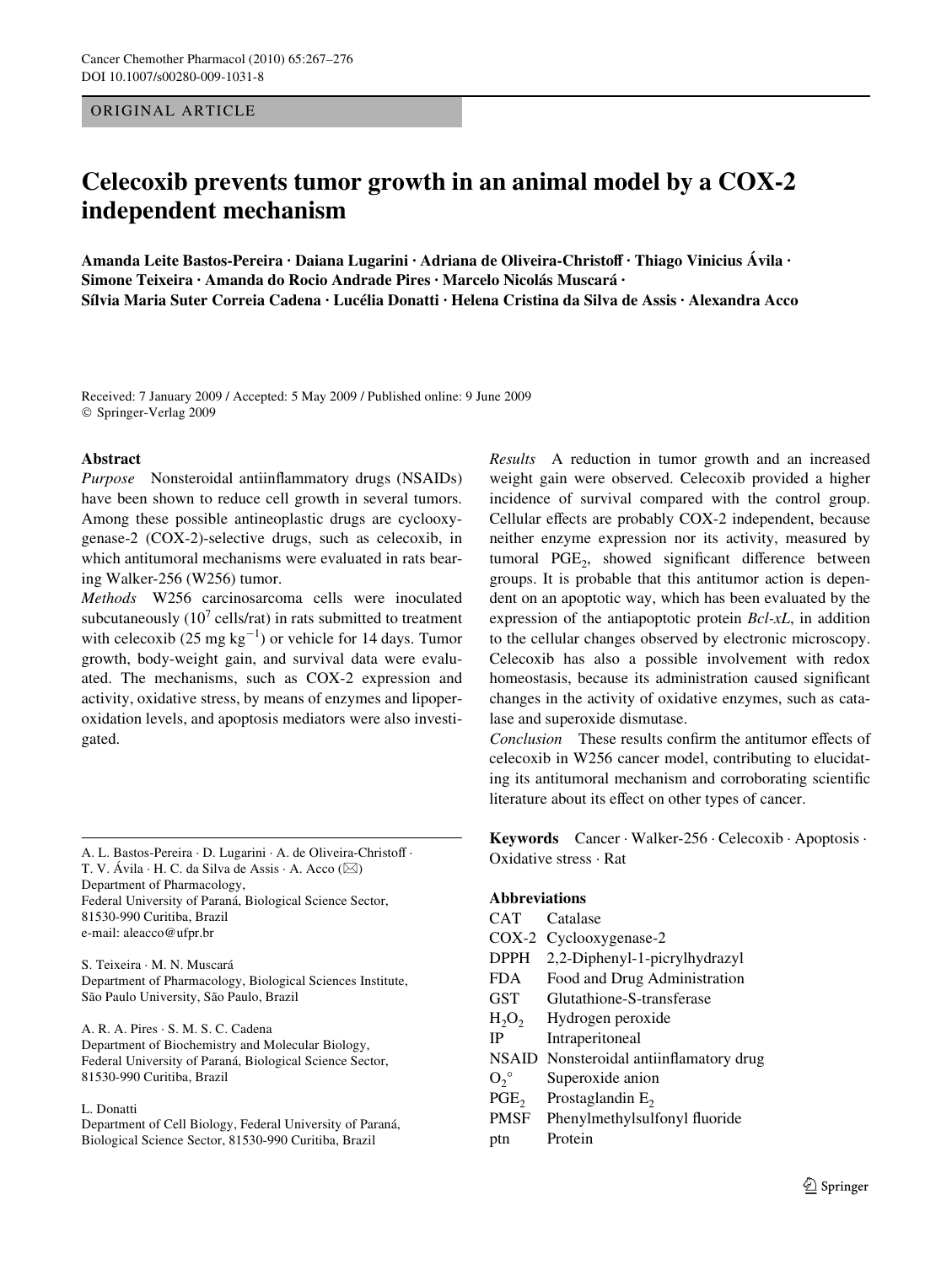| <b>RNS</b> | Reactive nitrogen species     |
|------------|-------------------------------|
| <b>ROS</b> | Reactive oxygen species       |
| SOD        | Superoxide-dismutase          |
| TBS-t      | Tris-buffered saline Tween-20 |
| W256       | Walker-256 tumor              |

## **Introduction**

Tumor cells have high viability and defense mechanisms against apoptosis. These characteristics contribute to its resistance to chemotherapic agents. For this reason, new and alternative therapies against cancer have been required. Celecoxib, a nonesteroidal antiinflamatory drug (NSAID) that potentially inhibit the cyclooxygenase (COX)-2 enzyme, has been approved by the Food and Drug Administration (FDA) in 1999 as a chemopreventive drug  $[1, 2]$  $[1, 2]$  $[1, 2]$  $[1, 2]$ . It is an effective agent that can act at several stages of carcinogenesis [[3](#page-9-1)]. Apart from carcinogenesis, celecoxib can also act on established tumors. Its possible antineoplastic mechanism involves blockade of both cellular growth and angiogenesis, stimulation of apoptosis, and induction of the immune response [\[2\]](#page-9-0). The mechanisms of these effects, in addition to the toxicity and dosage needed to attain them, are not yet well defined for the different types of cancer. Mechanisms of tumor inhibition that are both dependent on and independent of COX-2 have been proposed [[4\]](#page-9-2). COX-2 is regulated in many types of tumor cells. The antineoplastic properties of NSAIDs have been proven to occur by this mechanism through epidemiologic studies in some experimental models. One of the most important COX-2 metabolites is prostaglandin  $E2$  (PGE<sub>2</sub>), which is produced in large quantities in some tumors, and can induce angiogenic factors in many tissues [[5\]](#page-9-3).

There is deliberation about COX-2-independent antineoplastic actions of celecoxib; one suggested the possibility being the antioxidant mechanism [[6](#page-9-4)]. The involvements of reactive oxygen species (ROS) and reactive nitrogen species (RNS) have been implied in the pathogenic process of carcinogenesis. Another possibility is the drug's involvement with apoptosis, which is characterized by the expression of specific genes that increase the apoptotic process (Bax, Bcl-x) and other genes that inhibit cellular death (Bcl-2 and *Bcl-xL*) [[7\]](#page-9-5).

W256 is a fast-growing carcinosarcoma, and its implantation in rats has been considered an appropriate model for studying the syndrome of cachexia and anticancer treatments because it is specie-specific and easily transplantable [\[8](#page-9-6)]. Within a short time after its inoculation, there is a reduction in body weight, anorexia and difficulty in the catabolism of proteins, carbohydrates, and lipids. Fourteen days after implant, the tumor mass may represent a considerable fraction of the body weight of the animal, and its death may occur right after (or at) this period [[9\]](#page-9-7).

The objective of this report is to evaluate the antineoplasic mechanisms of celecoxib using rats bearing the W256 model of cancer. The incidence of cancer is high and so is the morbidity and mortality associated with it; therefore, new therapies to combat it are constantly needed. This is why information about the cellular effects of celecoxib in neoplasms assumes importance, regardless of the real potential of this drug as an anticancer agent.

## **Materials and methods**

## Animals

Male Wistar rats (200–300 g) were obtained from the Central Animal House of the Federal University of Paraná (PR, Brazil). The animals were housed at  $22 \pm 1$ °C under a 12-h light–dark cycle, and had free access to standard laboratory food (Purina®) and tap water. The experiments were conducted following the recommendations of the Brazilian Law  $6638$ ,  $05/11/1979$  for the scientific management of animals, and the procedures were approved by the Institutional Animal Ethics Committee (CEEA-UFPR, certificate number 153).

# Cell maintenance

The maintenance of W256 cells was carried out by weekly passages achieved by intraperitoneal (IP) inoculation. The cells were maintained aseptically in saline buffer of pH 7.4. After five to seven days of growth in the ascitic fluid, the liquid collected was centrifuged for 10 min at 1,126*g*, at a temperature of 4°C. The supernatant was discarded, and the precipitate was suspended in  $1.0$  ml of PBS buffer (16.5 mM phosphate, 137 mM NaCl, 2.7 mM KCl), and subsequently the viability of tumor cells was checked by the Trypan blue-exclusion method in a Neubauer camera.

For use in experimental animals, the cells of carcinosarcoma were injected subcutaneously  $(10^7 \text{ cells per rat})$ , in the right pelvic limb of animals. The treatments began one day after implant and continued for 14 days. Celecoxib  $(Celebra^{\circ}$ —Pfizer Laboratory) was dissolved in Tris buffer (pH 8.6) and administered by gavage in dose of 25 mg  $kg^{-1}$ daily. The Control group animals received only Tris buffer. For some parameters, another group (baseline) was added, which was composed of individuals not inoculated with tumor and treated only with Tris buffer.

Animals undergoing treatment had their body weight checked daily. The weight of the tumor at the end of the period of treatment was measured in an analytical balance to assess the actual change in weight during the treatment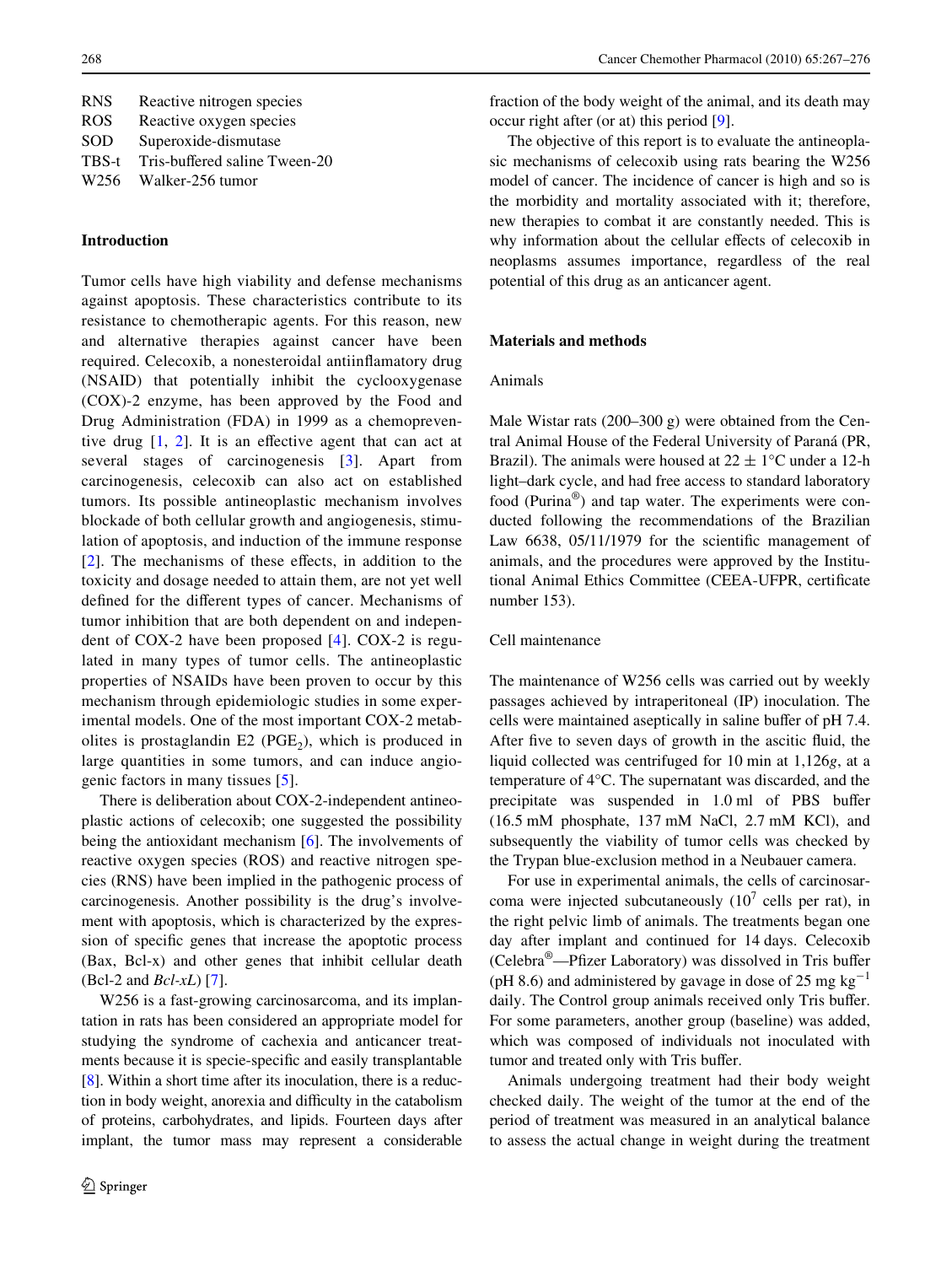period. The volume of the tumor was calculated by measuring the diameters (with a ruler), according to the description of Mizuno et al. [[10\]](#page-9-8).

In addition to observing and weighing, the tumor samples were collected and stored in a freezer at  $-70^{\circ}$ C for further analyses. Samples of liver were also submitted to the same procedure for such purposes.

# Survival rate

An individual treatment group slightly different from that previously described was used to assess the survival rate of animals, with the objective of comparing the mortality of the celecoxib-treated animals with those left untreated, to check the viability of the tumor cells used in the W256 experiment, and to assess whether the animals were responding homogeneously to the experimental model. The subcutaneous inoculation and the beginning of treatment were carried out as previously described, with seven animals per group. However, the treatment time was carried out for 30 days instead of 14 days. Animals that died during this period were counted. At the end of 30 days, the animals that survived underwent euthanasia, with the use of thiopental for anesthesia followed by beheading.

## Isolation of rat liver mitochondria

The animals were starved for 12 h before being killed by decapitation. Mitochondria were immediately isolated from the rat liver by differential centrifugation  $[11]$ , using an extraction medium consisting of 250 mM D-mannitol, 10 mM 4-(2-hydroxyethyl)-1-piperazine ethane sulfonic acid-potassium hydroxide (better known as HEPES-KOH, pH 7.2), 1 mM ethylene glycol tetraacetic acid, and 0.1 g% bovine serum albumin. Disrupted mitochondria, obtained by a freeze-thaw treatment, were used to determine the activities of the enzymes NADH oxidase and succinate oxidase.

## COX-2 expression

Western blotting was used to verify possible changes in the COX-2 enzyme expression in both tumor and liver. Samples of tissue (tumor or liver) were weighed and homogenized in 50 mM Tris–HCl buffer, containing 1 mM PMSF, a serine–protease inhibitor. Subsequently, samples were centrifuged in an Eppendorf centrifuge model 2412 (Eppendorf, California, USA) at 1,000*g* for 5 min, and the supernatants were used for COX-2 analysis. Total protein concentration in tissue homogenates was determined by the Bradford method [\[12](#page-9-10)]. The primary antibody used was anti-COX-2 (mice polyclonal IgG—Santa Cruz Laboratory), at a dilution of  $1,000$  ng ml<sup>-1</sup> in TBS-t, applied for 16 h. The

secondary antibody used was the antimouse antibody conjugated with alkaline phosphatase at a 1:3000 dilution in TBS-t, incubated for two hours. The membranes were then washed with the same buffer and subjected to visualization of the immunoreactive bands. The bands detected by chemiluminescence were captured in a ChemiImager-5500 system (Alpha Innotech Corporation, California). From these images, the bands were analyzed by densitometry.

#### Quantification of prostaglandin E2

Determination of  $PGE<sub>2</sub>$  concentration was carried out using an enzyme-linked immunosorbent assay kit following the manufacturer's instructions (Cayman Chemical, USA). The tumor tissue samples were collected after euthanasia with thiopental and stored as instructed in the kit.

## Oxidative damage

# *In vitro free radical-scavenging activity (DPPH)*

The reactivity of celecoxib (concentrations of 10– 200  $\mu$ g ml<sup>-1</sup>) with the stable free radical 2,2-diphenyl-1picrylhydrazyl (DPPH) was determined according to the method described by Chen et al.  $[13]$  $[13]$  $[13]$ , with some modifications. The system consisted of  $750 \mu l$  of the test solution (celecoxib) and  $250 \mu l$  of a methanolic solution of DPPH (1 mg in 25 ml). After 5 min, the decrease of absorbance was measured. A solution of the reducing agent, ascorbic acid  $(50 \text{ µg m}^{-1})$ , was used as the positive control and distilled water was used as the negative control.

# *Determination of catalase, superoxide dismutase, and glutathione-S-transferase activities*

For biochemical analyses of these enzymes, liver and tumor samples were homogenized in phosphate buffer pH 6.5. Catalase activity was measured according to the procedure described by Aebi [\[14](#page-9-12)]. The reaction was monitored for 60 s for liver samples and for 90 s for tumoral tissue, at 240 nm in a spectrophotometer Model Ultrospec 4300 Pro (Amersham Biosciences).

Superoxide dismutase (SOD) activity was measured by the ability of this enzyme to inhibit pyrogallol autooxidation [[15\]](#page-9-13). The reaction was monitored in a microplate reader Sunrise Remote model (Tecan Deutschland GMBH) at 440 nm. The amount of enzyme that inhibited the reaction by 50% (IC $_{50}$ ) was defined as one unit of SOD, and the enzyme activity was expressed in units of SOD per milligram of total protein (U SOD mg ptn<sup>-1</sup>).

GST activity was measured following the method of Habig et al. [[16\]](#page-9-14) using a Sunrise Remote microplate reader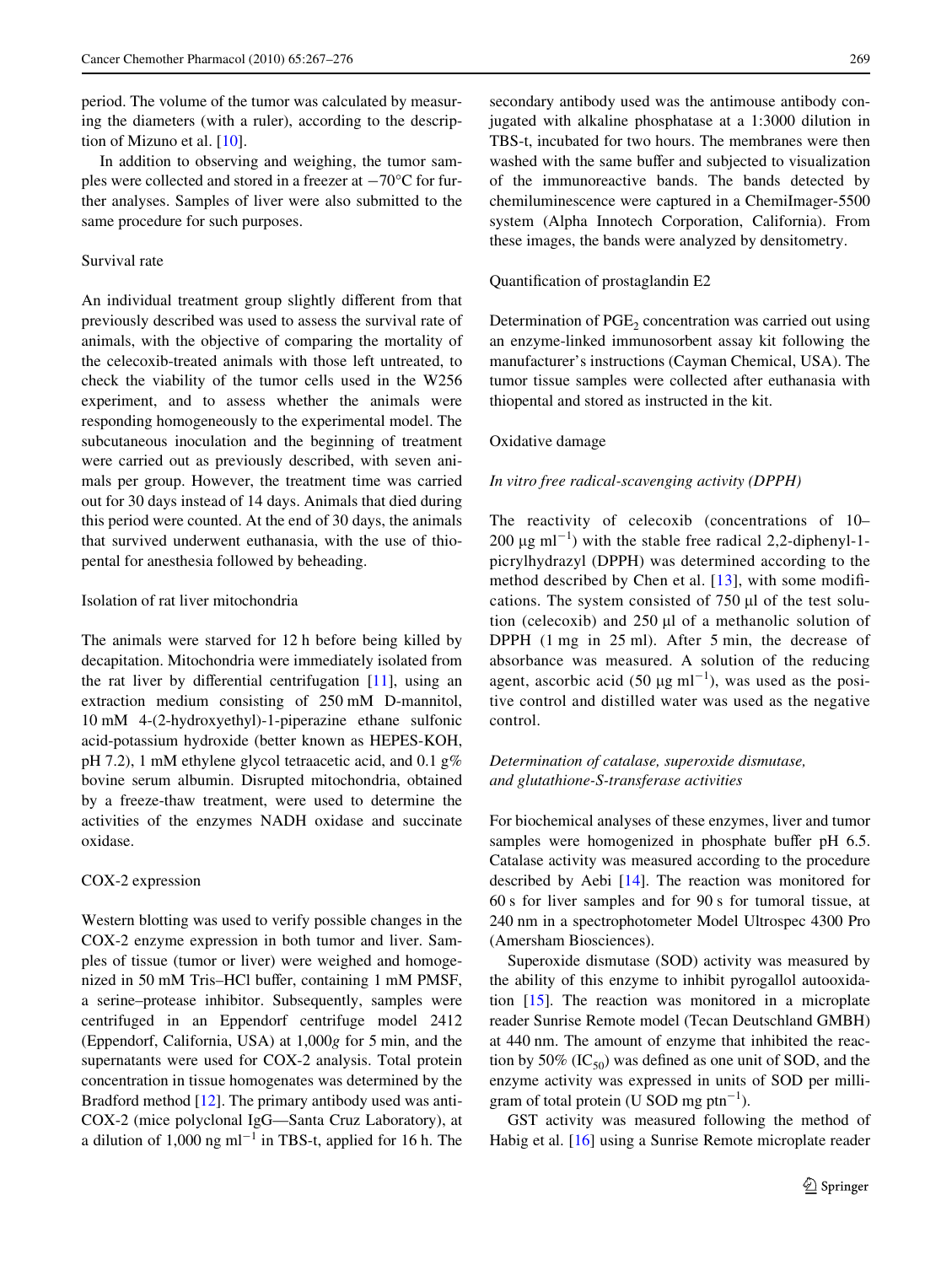(Tecan Deutschland GMBH), which assessed the linear increase in extinction at 340 nm.

# *Lipid peroxidation*

Lipid peroxidation rate was measured by the FOX-2 method  $[17]$  $[17]$ , which quantifies the formation of lipid hydroperoxides during peroxidation. W256 tumor and liver samples were homogenized in methanol, at a ratio of 1:5, in a Polytron homogenizer at a speed of 25,000 rpm  $min^{-1}$ , centrifuged at 5,000*g* for 5 min at 4°C, and read using a spectrophotometer model Ultrospec 4300 Pro at 560 nm.

#### *Measurement of enzymatic activities in mitochondria*

NADH oxidase and succinate oxidase activities were assayed polarographically as described by Singer [\[18](#page-9-16)]. Oxygen uptake was evaluated at 28°C in a 1.3-ml closed, thermostatically controlled water-jacketed chamber under magnetic stirring. Oxygen consumption was measured polarographically using a Clark-type electrode, connected to a Gilson oxygraph and a standard medium containing 80 mmol  $1^{-1}$  phosphate buffer, pH 7.4, 50 µmol  $1^{-1}$  EDTA. The medium was supplemented either with  $0.17$  mmol  $1^{-1}$ NADH or with 10 mmol  $l^{-1}$  sodium succinate and 1.0 mg of mitochondrial protein. The results were expressed as nmol of oxygen consumed per min per mg of mitochondrial protein [\[19](#page-9-17)]. In these analyses, four groups of animals were used: (A) baseline: healthy rats; (B) celecoxib: healthy rats treated with celecoxib; (C) control: tumor-bearing rats treated with Tris buffer; and (D) tumor-bearing rats treated with celecoxib  $(25 \text{ mg kg}^{-1})$ .

#### Bcl-xL expression

For the immunological detection of apoptotic proteins a standard method of western blotting was used, as described by Sambrook et al.  $[20]$  $[20]$ . Samples (50 µg) of protein tissue were applied to a 10% sodium dodecyl sulfate (SDS)–polyacrylamide gel. After electrophoresis, the proteins were transferred to a nitrocellulose membrane, which was subjected to reaction with specific antibodies against the protein *Bcl-xL*. Subsequently, with the appropriate secondary antibody in conjunction with peroxidase, the proteins were viewed by their chemiluminescence signals using a ChemiImager 5500 System (Alpha Innotech Corporation, California).

#### Transmission electron microscopy

For microscopy studies, pieces of tumor were collected after 14 days treatment. The tumor was fixed with a modified Karnovsky's fixative (paraformaldehyde 2,0%, glutaraldehyde  $2.5\%$  in 0.1 M cacodylic acid buffer) for 2 h, washed in 0.1 M cacodylic acid buffer pH 7.3, postfixed in  $2\%$  OsO<sub>4</sub> in 0.1 M cacodylic acid buffer pH 7.3 for 1 h, dehydrated with ethanol and acetone, embedded in Epon 812 resin [[21](#page-9-19)]; contrasted with uranyl acetate and lead citrate [\[22](#page-9-20)], and examined with a JEOL-JEM 1200 EX II transmission electron microscope at an accelerating voltage of 80 kV (Peabody, MA, USA).

### Statistical analysis

The data were analyzed statistically by variance analysis and the Student *t*-test for comparison of averages. Mean values  $\pm$  standard error of mean (SEM) were calculated; values were considered significant when  $P < 0.05$ . For the survival rate, the Kaplan–Meier method was used, and the curves of survival were compared by Log-rank test. This test, when comparing two groups, generates a *P*-value that tests the null hypothesis, which in turn argues that the two curves are equal. Regarding histopathology, the analysis was descriptive.

# **Results**

Tumor weight, tumor volume, body-weight gain, and survival rate

Important differences in tumor weight and volume were found in tumor-bearing rats treated with celecoxib. Lower significant values were found in the treated rats, both in tumor volume and tumor weight. The volumes were  $146.60 \pm 25.39$  cm<sup>3</sup> in the control group and  $22.72 \pm 15.79$  cm<sup>3</sup> in the celecoxib group. With relation to tumor weight, the results showed an average of  $18.60 \pm 3.20$  g in the control group and  $1.77 \pm 0.87$  g in the celecoxib group. Those results can be viewed in Fig. [1.](#page-4-0) Regarding tumor suppression in the celecoxibtreated rats, 84.5% reduction in volume and 90% reduction in weight were recorded. The body-weight gain during treatment is an important analyzed parameter, because the W256 tumor is an animal model characterized by cachexia, and the loss of weight or lack of weight gain is one of its main signals. The change in weight of the animals during treatment, discounting the final weight of the tumor, indicated a greater weight gain in the animals treated with celecoxib. In the control group, the average weight gain was  $15.22 \pm 3.72$  g, and in the celecoxib group,  $30.97 \pm 2.41$  $30.97 \pm 2.41$  g (Fig. 1). All animals from the Celecoxib group survived until the 30th day of treatment, whereas 75% of the animals in the control group died before the 20th day of treatment (Fig. [1](#page-4-0)).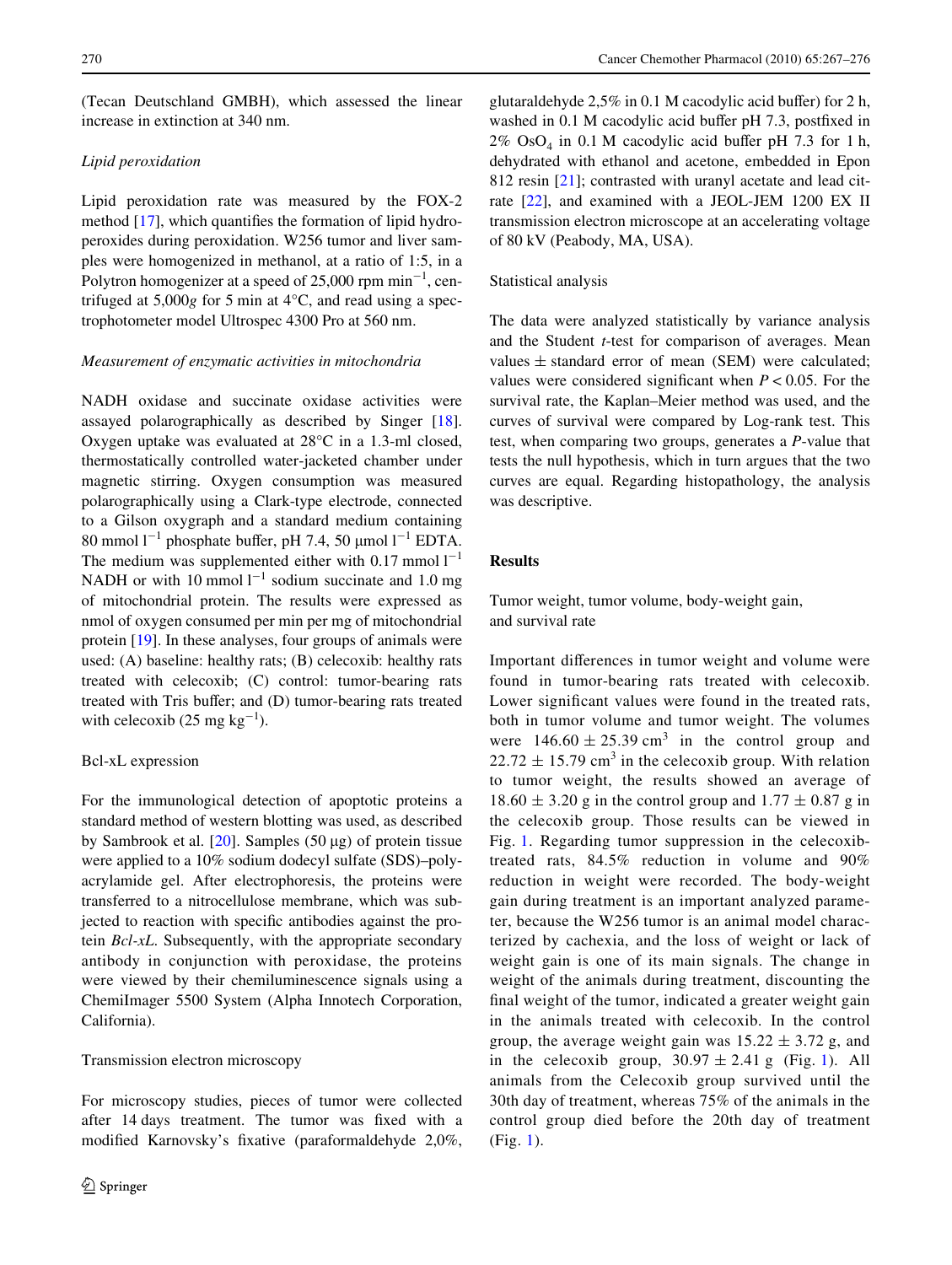

<span id="page-4-0"></span>**Fig. 1** Data after 14 days of treatment with celecoxib in rats bearing W256, indicating **a** Volume of tumor in control and celecoxib groups, in cm<sup>3</sup> . **b** Tumor weight, in grams, of both control and celecoxib groups. **c** Body-weight variance of control and celecoxib rats during the period of treatment. This parameter was calculated by the difference between the body weights on the first and the 14th days of

treatment, after discounting the final tumor weight. **d** Survival rate of the control and celecoxib groups during the 30 days of treatment. A, B, C: Data expressed as mean  $\pm$  standard error of mean, Student *t*-test; D: Data expressed in percentage, Log-rank test.  $*P < 0.05$  compared with control group.  $N = 05$ . 254  $\times$  190 mm (72  $\times$  72 DPI)

<span id="page-4-1"></span>

COX-2 expression and activity

As an attempt to clarify the antineoplastic mechanism of celecoxib, the COX-2 expression was assessed by western blotting. Figure [2](#page-4-1) shows the expression of this protein in the tumor tissue, which was similar in both groups, without any statistical difference.

In addition to evaluating the expression of COX-2, its activity was tested by measuring one of its main products,  $PGE<sub>2</sub>$ , in the tumor tissue. The results were also not statistically significant. The mean value of  $PGE_2$  in the tumor

tissue was  $2725 \pm 166.9$   $\rho$ g ml<sup>-1</sup> in the control group and  $2966 \pm 347$   $\rho$ g ml<sup>-1</sup> in the celecoxib group (Fig. [2\)](#page-4-1).

#### Oxidative damage

*In vitro study of the free radical-scavenging activity*

The result of the assay that evaluated the capacity of celecoxib to scavenge reactive species, expressed as absorbance, verified that there was no antioxidant activity related to the molecule of celecoxib at the different concentrations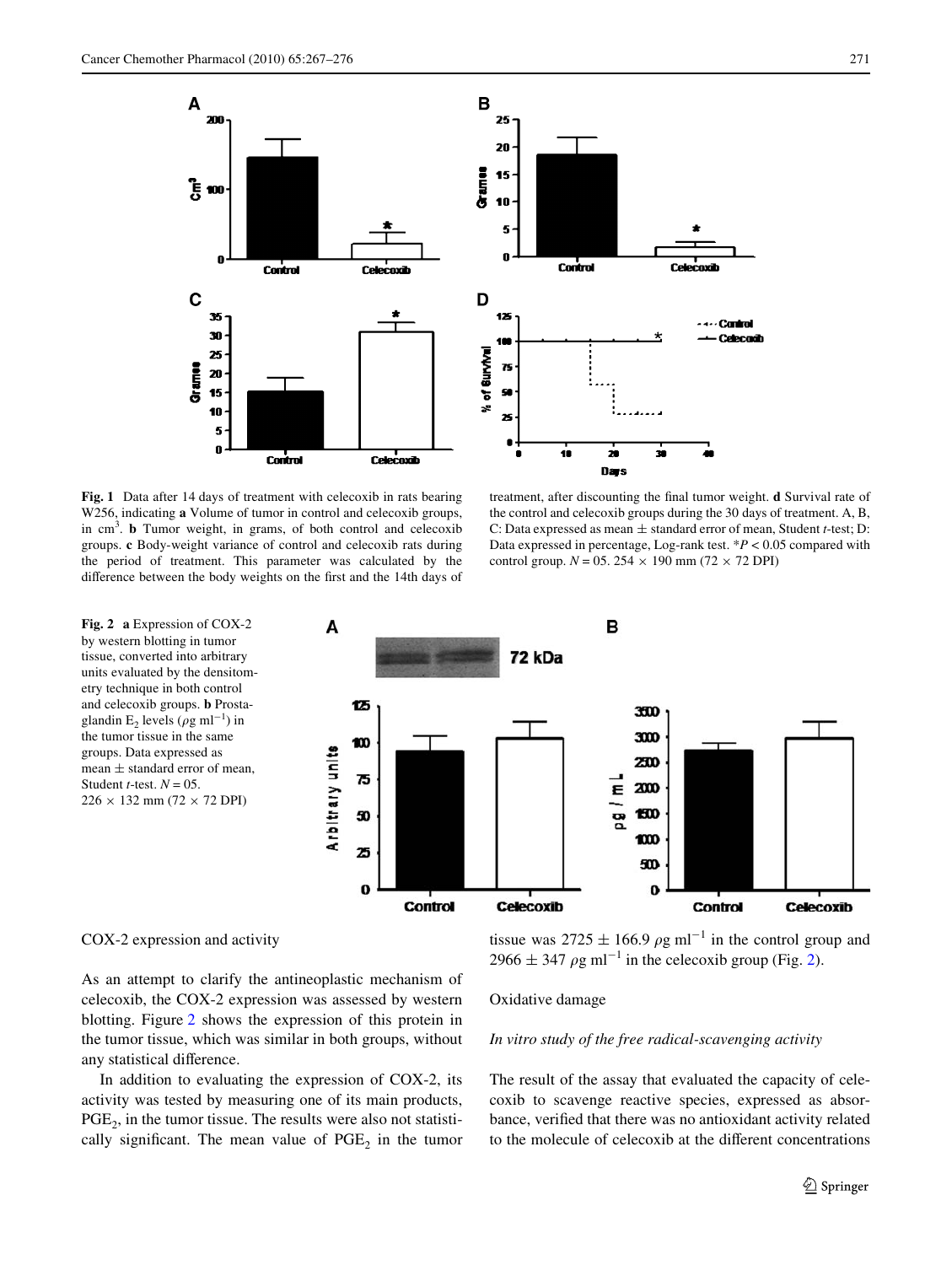tested (10–200  $\mu$ g ml<sup>-1</sup>), compared with the positive control (ascorbic acid 50  $\mu$ g ml<sup>-1</sup>).

## *Catalase, SOD, and GST activities*

Tables  $1$  and  $2$  show the effects of celecoxib on enzymes related to oxidative damage in tumor and liver, respectively. There was a statistical difference in the catalase activity in liver, which was lower in the control group samples. Indeed, there is no statistical difference between the celecoxib and baseline groups; the latter was composed of healthy animals, which were not inoculated with the tumor and were treated only with the vehicle (Table [2\)](#page-5-1). It was observed that the activity of catalase in the tumor tissue was much lower than that in the liver tissue, showing that the enzyme is considerably more active in the liver than in the W256 cells. The treatment with celecoxib reduced CAT activity in the tumor (Table [1](#page-5-0)).

The activity of SOD was also evaluated in the tumor and liver tissues. Statistical difference can be observed among the groups. In liver, an increase in the values could be observed when compared with the baseline and control groups. In the treated animal samples, the values decreased in relation to control  $(P < 0.05)$ , but their values were still higher than those in the baseline group. In the tumor tissue, SOD activity was higher in the celecoxib animals samples, compared to Control. However, the activity of SOD was higher in the tumor tissue than that in liver, contrary to what was evident for catalase.

The activity of GST in the liver showed no difference between the groups. When trying to evaluate the activity of the same enzyme in the tumor tissue, there was neither reaction nor any reading on the spectrophotometer, probably because W256 cells do not express this metabolic phase 2 enzyme.

# *Enzymatic activities in mitochondria*

The activities of NADH oxidase and succinate oxidase were affected by celecoxib in the same pattern (Table [3](#page-6-0)). Their activities were reduced by treatment with celecoxib in animals without tumor, became more reduced in the presence of the tumor, and were not regained by celecoxib in animals with tumor.

## *Lipid peroxidation*

The data of the lipid peroxidation assay showed no difference among the groups, both in the tumor tissue (Table [1\)](#page-5-0) and in the liver (Table [2](#page-5-1)).

<span id="page-5-0"></span>**Table 1** Values of enzymatic activities evaluated in the tumor tissue after 14 days of treatment in control and celecoxib groups of rats bearing the W256 tumor

| Parameter evaluated | Values           |                  | Unit                                             | Statistical significance |  |
|---------------------|------------------|------------------|--------------------------------------------------|--------------------------|--|
|                     | Control group    | Celecoxib group  |                                                  |                          |  |
| CAT activity        | $36.84 \pm 5.31$ | $23.40 \pm 0.78$ | $\mu$ mol min <sup>-1</sup> mg ptn <sup>-1</sup> | P < 0.05                 |  |
| SOD activity        | $8.28 \pm 0.16$  | $9.11 \pm 0.18$  | U SOD mg ptn <sup>-1</sup>                       | P < 0.01                 |  |
| <b>LPO</b>          | $16.50 \pm 0.34$ | $16.30 \pm 0.09$ | $\mu$ mol mg ptn <sup>-1</sup>                   | P > 0.05                 |  |

The last column indicates the statistical significance of each assay

<span id="page-5-1"></span>Table 2 Values of enzymatic activities evaluated in the liver tissue after 14 days of treatment in baseline, control, and celecoxib groups of rats bearing the W256 tumor

| Parameter evaluated          | Values                                |                                       |                                        | Unit                                                                                | Statistical significance                                                                                                                                                                                                                                          |
|------------------------------|---------------------------------------|---------------------------------------|----------------------------------------|-------------------------------------------------------------------------------------|-------------------------------------------------------------------------------------------------------------------------------------------------------------------------------------------------------------------------------------------------------------------|
|                              | Baseline group                        | Control group                         | Celecoxib group                        |                                                                                     |                                                                                                                                                                                                                                                                   |
| CAT activity<br>SOD activity | $392.7 \pm 50.09$<br>$1.992 \pm 0.16$ | $82.48 \pm 22.90$<br>$4.377 \pm 0.11$ | $292.0 \pm 31.03$<br>$3.946 \pm 0.089$ | $\mu$ mol min <sup>-1</sup> mg ptn <sup>-1</sup><br>U SOD mg ptn <sup>-1</sup>      | $P < 0.001$ (baseline $\times$ control)<br>$P < 0.01$ (control $\times$ celecoxib)<br>$P > 0.05$ (baseline $\times$ celecoxib)<br>$P < 0.001$ (baseline $\times$ control)<br>$P < 0.001$ (baseline $\times$ celecoxib)<br>$P < 0.05$ (control $\times$ celecoxib) |
| <b>LPO</b><br>GST activity   | $7.980 \pm 0.08$<br>$607.5 \pm 29.52$ | $7.980 \pm 0.06$<br>$588.8 \pm 93.07$ | $8.060 \pm 0.081$<br>$610.7 \pm 108.5$ | $\mu$ mol mg ptn <sup>-1</sup><br>$\rho$ mol min <sup>-1</sup> mg ptn <sup>-1</sup> | $P > 0.05$ (Comparing all groups)<br>$P > 0.05$ (Comparing all groups)                                                                                                                                                                                            |

The last column indicates the statistical significance of each assay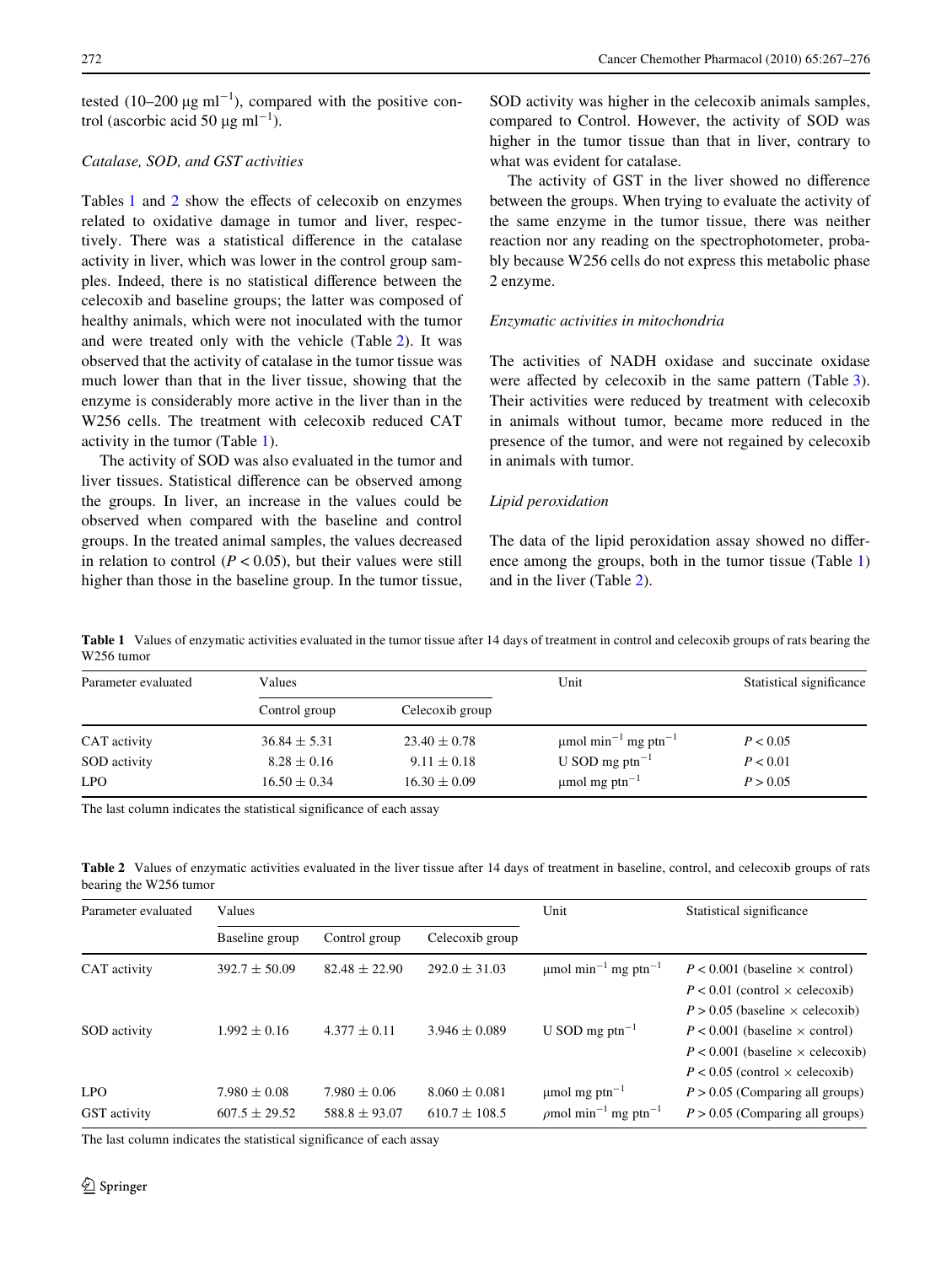<span id="page-6-0"></span>**Table 3** Values of NADH oxidase and succinate oxidase activities obtained in isolated liver mitochondria from different groups of rats: (A) baseline: healthy rats; (B) celecoxib: healthy rats treated with tumors; (C) control: tumor-bearing rats treated with Tris buffer; and (D) tumor-bearing rats treated with celecoxib

| Parameter evaluated | Values<br>Groups |                                                                     |   |   | Unit                                                                                                                                            | Statistical significance                                                                                |
|---------------------|------------------|---------------------------------------------------------------------|---|---|-------------------------------------------------------------------------------------------------------------------------------------------------|---------------------------------------------------------------------------------------------------------|
|                     | A                | B                                                                   | C | D |                                                                                                                                                 |                                                                                                         |
| NADH oxidase        |                  |                                                                     |   |   | $47.31 \pm 1.26$ 30.63 $\pm$ 1.61 14.76 $\pm$ 2.22 13.40 $\pm$ 0.69 Consume of O <sub>2</sub><br>(nmol min <sup>-1</sup> mg ptn <sup>-1</sup> ) | $P > 0.05$ (D versus C)<br>$P < 0.001$ (Other<br>groups compared one by one)                            |
| Succinato oxidase   |                  | $28.32 \pm 1.99$ $22.18 \pm 2.10$ $11.97 \pm 1.79$ $10.26 \pm 0.79$ |   |   | Consume of $O2$<br>(nmol min <sup>-1</sup> mg ptn <sup>-1</sup> )                                                                               | $P > 0.05$ (D versus C)<br>$P < 0.05$ (B versus A)<br>$P < 0.001$ (Other<br>groups compared one by one) |



<span id="page-6-1"></span>**Fig. 3** Expression of the antiapoptotic enzyme *Bcl-xL* in the tumor tissue, whose values were converted into arbitrary units determined by densitometry, in control (C)- and celecoxib (T)-treated groups. Data expressed as mean  $\pm$  standard error of mean, Student *t*-test. \* $P < 0.05$ .  $N = 05.148 \times 142$  mm (72  $\times$  72 DPI)

#### *Bcl-xL* expression

Regarding the influence of celecoxib in cellular apoptosis, its effect on the expression of *Bcl-xL* in the tumor tissue was determined through western blotting assay. Figure [3](#page-6-1) shows that the expression of *Bcl-xL* was significantly lower in the tumors of treated animals, proving a relationship between treatment with celecoxib and a reduction in the levels of this antiapoptotic protein in W256 tissue.

## Transmission electron microscopy

The analysis by electron microscopy (Fig. [4](#page-7-0)), which was carried out on the tumor tissue, showed major changes in the tumor cells of rats treated with celecoxib. These changes include heterochromatin decondensation, changes

in the nuclear membrane, intense cytoplasmic vacuolization in spite of the presence of some mitochondria, vague cellular contours, and nuclei in the process of destruction. Furthermore, loss of cellular architecture was observed. It was not possible to identify several cytoplasmic organelles, which were easily observed in the pictures of tumors from the control group. These changes in the celecoxib group are strongly suggestive of cellular apoptosis.

# **Discussion**

Several reports have shown the effects of celecoxib in neoplasms, proving a reduction in the severity and signs of cancer in various organs [[23–](#page-9-21)[26\]](#page-9-22). Harris et al. proved that celecoxib reduced the risk of breast cancer significantly  $(\sim 71\%)$  [[23\]](#page-9-21). In addition, in mice inoculated with a carcinogen (1.2-MHD), the use of celecoxib in the diet, for a period up to 26–35 weeks after the carcinogenic stimulus, promoted a similar effect  $[24]$  $[24]$ . An in vitro assay, using some tumor cell lines from the human bladder, was carried out with two selective inhibitors of COX-2, NS-398 and celecoxib  $(100 \mu M)$ , and both produced dose-dependent inhibition of growth [[25](#page-9-24)].

The results presented here show the capacity of celecoxib to decrease the volume and mass of the W256. The dose used (25 mg kg<sup>-1</sup> per day) caused  $\sim$ 84.5% inhibition of tumor growth, which was higher than the reduction previously reported by Acco et al.  $(\sim 75\%)$  with 12.5 and 25 mg kg<sup>-1</sup> of celecoxib per day  $[26]$  $[26]$ . The current data reinforce the antineoplastic role of this drug, thus facilitating the addition of the animal model W256 to the list of cancers that are sensitive to celecoxib.

In addition to reducing the tumor, celecoxib has permitted the preservation of the weight gain of animals with W256 and retained the important metabolic pathways in the liver, at levels comparable to those in the normal rat. Glycolysis and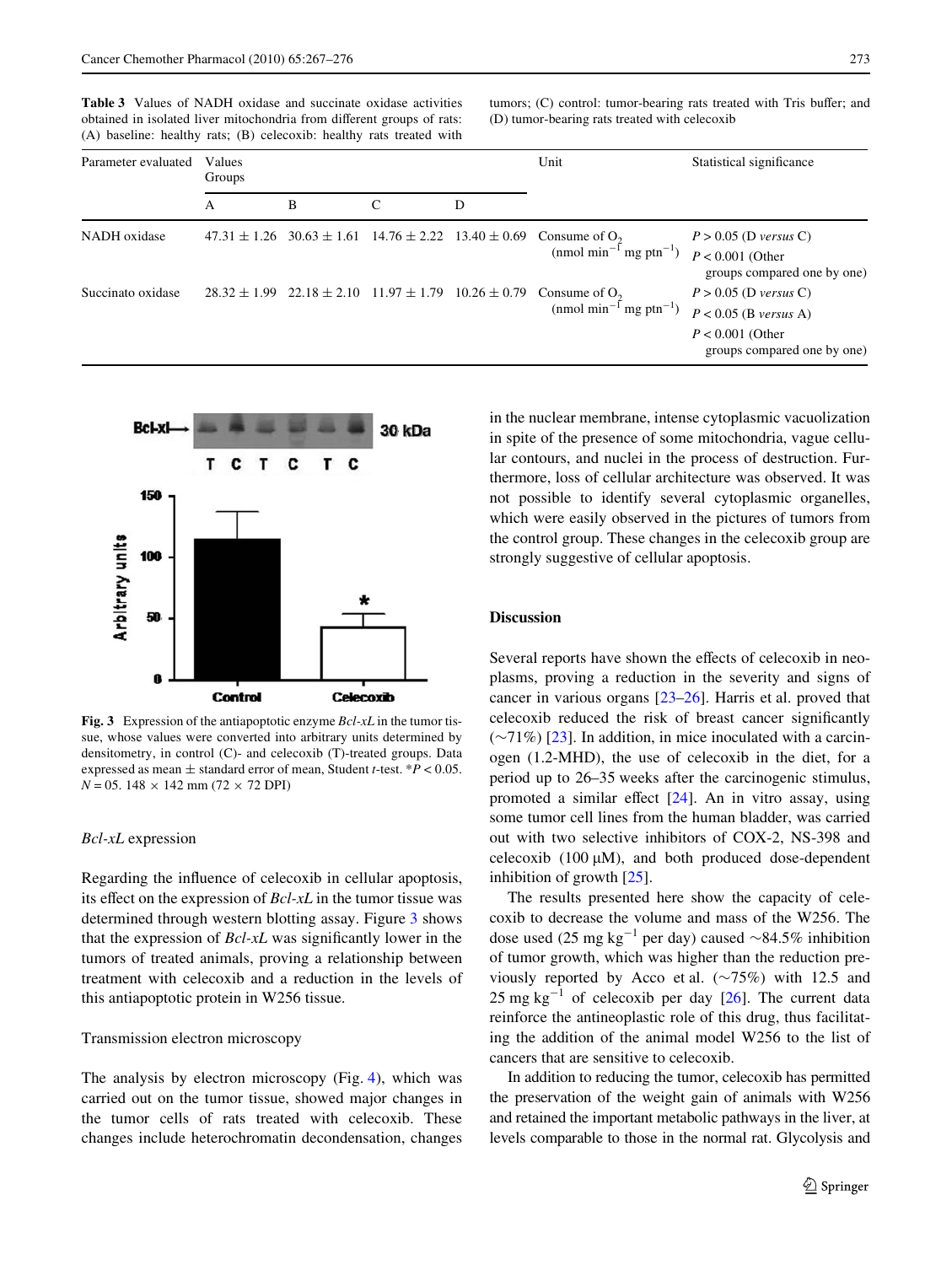<span id="page-7-0"></span>**Fig. 4** Eletron microscopy of W256 cells.  $A =$  control group, showing euchromatic nuclei and peripheric heterochromatin, indicated by the arrows.  $B =$  control group, showing intact cytoplasm, nuclear pores, and preserved organelles indicated by the arrows.  $C =$  celecoxib group, indicating heterochromatization. Moreover, it was not possible to identify the organelles, as in B. D = heterochromatization (arrow) and loss of normal cell architecture.  $254 \times 190$  mm  $(72 \times 72$  DPI)



the hepatic transformation of alanine are found to be diminished when W256 is present, characterizing the cachexia induced by the tumor. The animals treated with celecoxib showed a reestablishment of these pathways [\[26](#page-9-22)]. The maintenance of metabolic pathways may explain, at least partly, the gain of weight and high survival rate (100%) of the animals of the present study after 14 or 30 days of treatment, respectively, if cachexia is considered as the main deathinducing factor in this cancer model. A previous report using the antiinflammatory drugs indomethacin, ibuprofen, and aspirin in W256 cancer had already suggested that prostaglandin inhibitors may improve cachexia in cancer [\[27\]](#page-9-25).

The therapeutic and accompanying effects of NSAIDs such as celecoxib are principally the consequence of COX inhibition  $[28]$  $[28]$ . In this study, no significant difference was found between groups, both in the expression of the COX-2 enzyme in the tumor and in its activity, measured through  $PGE<sub>2</sub>$  levels in the tumor tissue. A previous study failed to show significant quantities of  $PGE_2$  in cultured W256 cells [\[29](#page-9-27)]. These data suggest that celecoxib probably acts in W256 cells through a COX-2-independent pathway, confirming a study in which the involvement of the lipoxygenase enzymes, but not the cyclooxygenases, was well established in the W256 cells [\[30](#page-9-28)]. The inhibition of cellular growth induced by celecoxib was reversed through the addition of exogenous  $PGE<sub>2</sub>$  in a low-invasive cell line (MDA-MB-468), but not in the high-invasive cell line (MDA-MB-231). This indicates that the method of action of celecoxib may be extremely complex and variable in the different tumor cell types  $[31]$  $[31]$ .

Still in this sense, an in vitro study investigated the effect of celecoxib in three lines of nasopharynx carcinoma: HK-1, Hone-1, and CNE-2. Celecoxib inhibited the growth of all the three cell lines in a dose-dependent manner. This inhibition showed to be independent of the COX-2 levels expressed in the cells [[32\]](#page-9-30). Sauter et al. [\[33](#page-9-31)] showed in women with a high risk of developing breast cancer that  $celecoxib$  was not able to reduce the PGE<sub>2</sub> levels in aspirated local fluids and in the plasma. The authors attributed these results to several hypotheses, such as the long intervening period between the final administration of celecoxib and the collection of the samples, considering the half-life of the drug (11.2 hours). In this study, the period between the final administration of the drug and the measurement of  $PGE<sub>2</sub>$  was greater than 24 hours, which may have influenced the effects or activity of the enzyme. Analyses with a shorter interval between the final treatment and the collection of the samples may confirm or exclude this hypothesis.

One hypothesis that explains the possible celecoxib antitumoral effect, independent of COX-2, is its antioxidant action [\[6](#page-9-4)], considering that ROS play an important role in the pathogeneses of different diseases, including cancer. However, the results of the assays with the free radical DPPH proved that celecoxib did not possess antioxidant activity per se, suggesting that it could have some effect on the activity of anti- or pro-oxidant enzymes. The cumulative production of ROS in many tumor cells is related to an impaired *redox* regulation of the signaling cascades. The current results show an increase in the SOD activity in the tumor tissue of the treated group  $(9.11 \pm 0.18 \text{ U SOD})$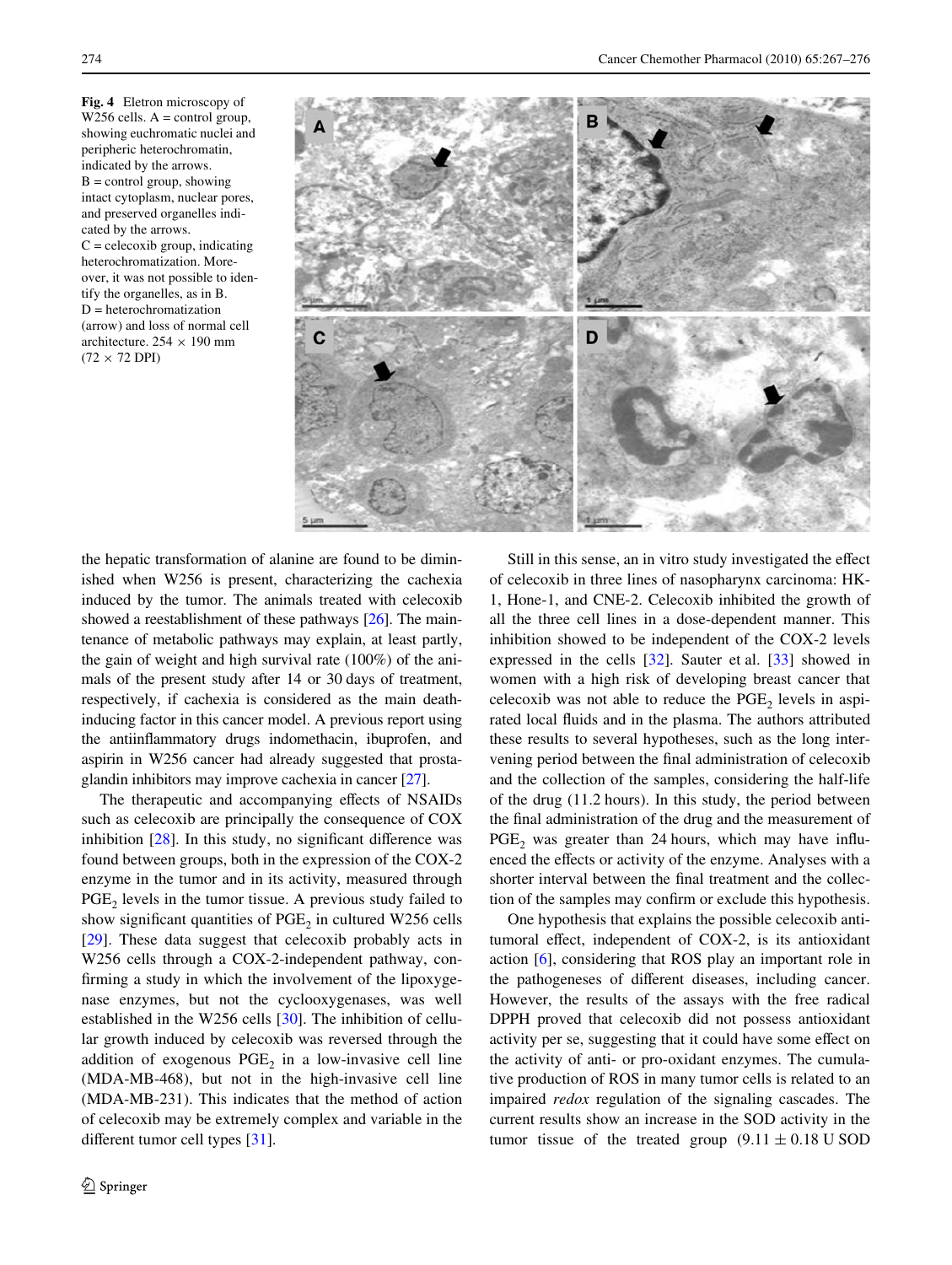$mg^{-1}$  ptn), in comparison to the control group (8.28  $\pm$  $0.16$  U SOD mg<sup>-1</sup> ptn), suggesting that an increase in the antioxidant activity of the tumor occurred as a response to the generation of the superoxide anion. It is probable that the generation of superoxide anion  $(O_2^{\circ})$  in animals bearing W<sub>256</sub> occurs in the respiratory chain, because the activities of succinate oxidase and NADH oxidase were decreased in those animals. In fact, the energy metabolism of the tumor cell is modified in comparison with the tissue of origin. The most well-known alteration of the energy metabolism is the increase in the glycolytic flux, which is sometimes considered a response to the decrease of oxidative phosphorylation. In addition, it has been accepted that this mitochondrial dysfunction is associated with an increase in mitochondrial production of ROS [[34,](#page-9-32) [35](#page-9-33)], but celecoxib was unable to revert this condition. The inhibition of NADH oxidase and succinate oxidase by celecoxib was not a surprise because several antiinflammatory drugs, such as mefenamic acid, aspirin, and diclofenac, can affect mitochondrial activities by inhibiting the oxygen consumption [\[36](#page-9-34), [37](#page-9-35)].

The W256 tumor in nontreated animals was also capable of increasing the levels of SOD in the hypothalamus, cerebellum, and hippocampus [[38\]](#page-9-36). Following our results, this increase may also occur in the hepatic tissue, because the mean value found for hepatic SOD in tumor-bearing animals  $(4.377 \pm 0.1136 \text{ U }$  SOD mg ptn<sup>-1</sup>) is 2.2-fold the value of healthy animals  $(1.992 \pm 0.1600 \text{ U SOD})$  $mg$  ptn<sup>-1</sup>). In tumor-bearing animals, celecoxib treatment decreased the activity of this enzyme in liver (3.946  $\pm$ 0.09 U SOD mg ptn<sup>-1</sup>), probably indicating a lower substrate generation for the enzyme.

It is evident from the current data that animals treated with celecoxib had increased hepatic levels of catalase  $(292 \pm 31.03 \text{ µmol min}^{-1} \text{ mg ptn}^{-1})$  compared to the control group  $(82.48 \pm 22.90 \,\text{\mu mol min}^{-1} \text{mg ptn}^{-1})$ , which suggests a systemic oxidative state unleashed by the tumor. According to Valko et al. [[39\]](#page-9-37), the lessened capacity of various tumors to detoxify hydrogen peroxide is related to lower catalase levels. The specific activity of catalase in this model is quite greater in the hepatic versus tumor tissue, confirming the potential of the liver as an antioxidant organ in a systemic pathological condition such as the malignity of W256.

GST is another enzyme that participates in the normal cellular response against a wide variety of endogenous and ambient carcinogens through the conjugation reaction between glutathione and reactive and oxidative electrophiles  $[40]$  $[40]$ . In this study, there was no significant difference between the activities of hepatic GST in the animals receiving celecoxib treatment  $(610.7 \pm 108.5 \text{ pmol min}^{-1} \text{mg})$ ptn<sup>-1</sup>) and those in the control group (588.8  $\pm$  93.07  $\rho$ mol  $\text{min}^{-1}$  mg ptn<sup>-1</sup>) and the basal values (607.5  $\pm$  29.52  $\rho$ mol

 $\min^{-1}$  mg ptn<sup>-1</sup>). The GST does not appear to be the target of celecoxib activity in the oxidative stress processes. Another aspect to be considered in oxidative stress is the injurious nature of lipoperoxidation (LPO), especially on membranes. Nevertheless, the present data indicate no significant difference in the LPO levels among the evaluated groups, both in the liver and in the tumor samples, which supports the findings of Kirkova et al.  $[6]$  $[6]$  in cells obtained from gastric and colonic mucosa.

Another explanation provided for the antitumor effects of NSAIDs, such as celecoxib, is based on studies in which these drugs inhibit tumor growth and induce apoptosis through COX-independent mechanisms [\[41](#page-9-39)]. Grösch et al.  $[2]$  cite specific studies involving celecoxib and intrinsic apoptotic pathways, such as the reduced expression of the antiapoptotic proteins *Bcl-2*, *Bcl-xL*, *Mcl-1*, and survivin, in addition to an increase in the expression of *Bad*, a proapoptotic protein. The data in this study corroborate that statement, because the expression of *Bcl-xL* in W256 tumor was significantly lower in the celecoxib-treated animals. Also, typical features of programmed cell death such as DNA fragments and apoptotic bodies had been observed by electronic microscopy. These data are in agreement with our findings since nuclear chromatin condensation, DNA fragmentation, and nuclear membrane alterations are signs of cellular apoptosis  $[30]$  $[30]$ . Those results agree with the ones found in our study, such as apoptose-suggesting alterations in the tumor cells observed through electronic microscopy, and decrease in the expression of the antiapoptotic protein *Bcl-xL* in the W256 tumor of the animals that received treatment with celecoxib.

In conclusion, the current results confirm the antitumoral potential of celecoxib, using the W256 tumor model, and its role in the restoration of treated animals, proved by the survival rate and tumor suppression, in association with weight gain, during the period of treatment. In addition, the antitumor effect in the W256 model appears to occur in a manner independent of modulation of the COX-2 enzyme activity, but dependent on the suppression of antiapoptotic routes and regulation of redox homeostasis. This may also regulate the activity of primary antioxidant enzymes, such as SOD and catalase.

**Acknowledgment** This work was supported by grants from the Conselho Nacional de Desenvolvimento Científico e Tecnológico (CNPQ, process 402414/2005-5). The authors thank the scientific support of Prof. Luiz Claudio Fernandas (UFPR).

# **References**

<span id="page-8-0"></span>1. Gasparini G, Longo R, Sarmiento R, Morabito A (2003) Inhibitors of cyclo-oxygenase 2: a new class of anticancer agents? Lancet Oncol 4:605–615